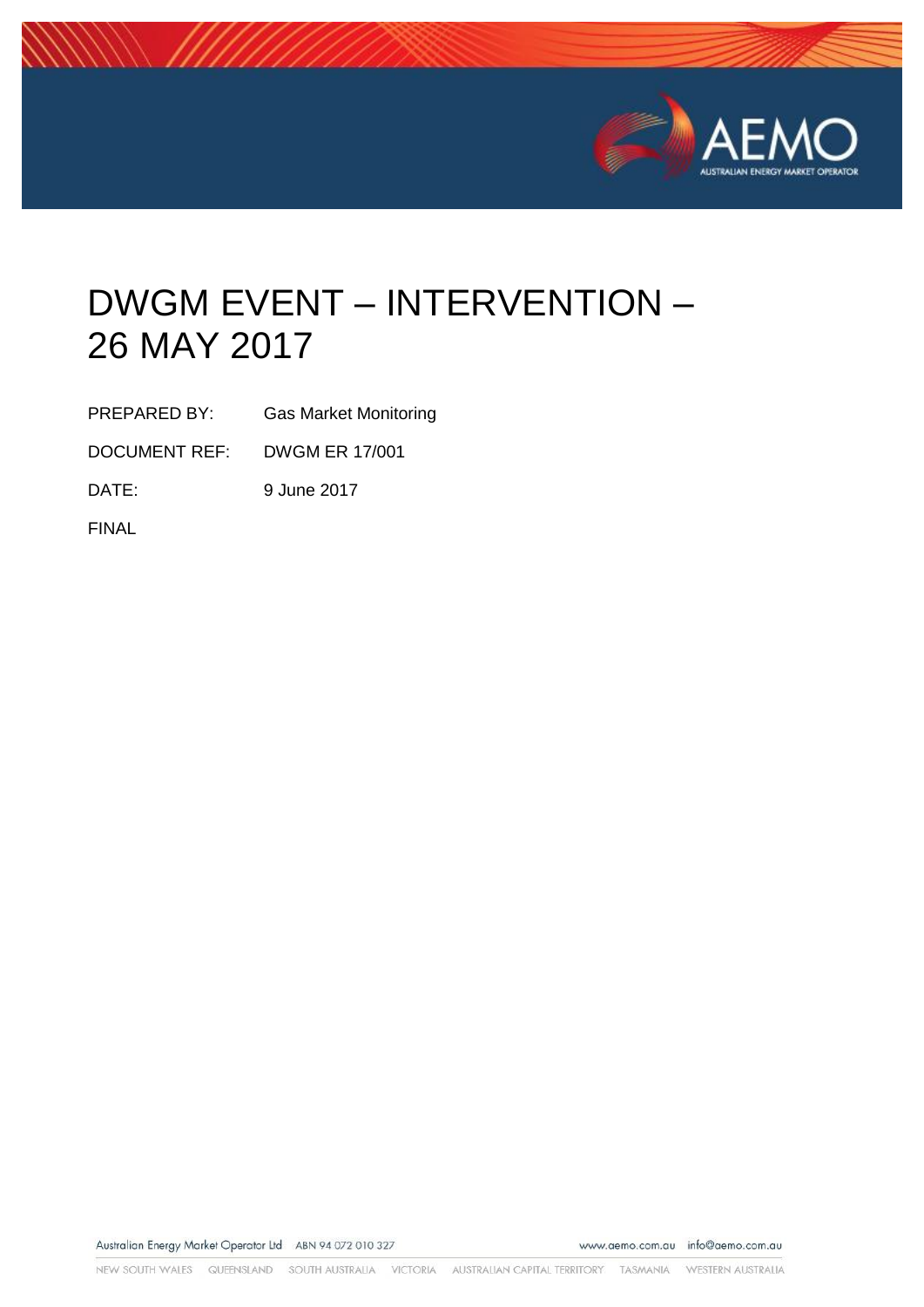

## **Contents**

| 1 <sup>1</sup> |  |
|----------------|--|
| 2              |  |
| $\mathbf{3}$   |  |
| 3.1            |  |
| 3.2            |  |
| $\overline{4}$ |  |
| 4.1            |  |
| 5              |  |
| 5.1            |  |
| 5.2            |  |
| 6              |  |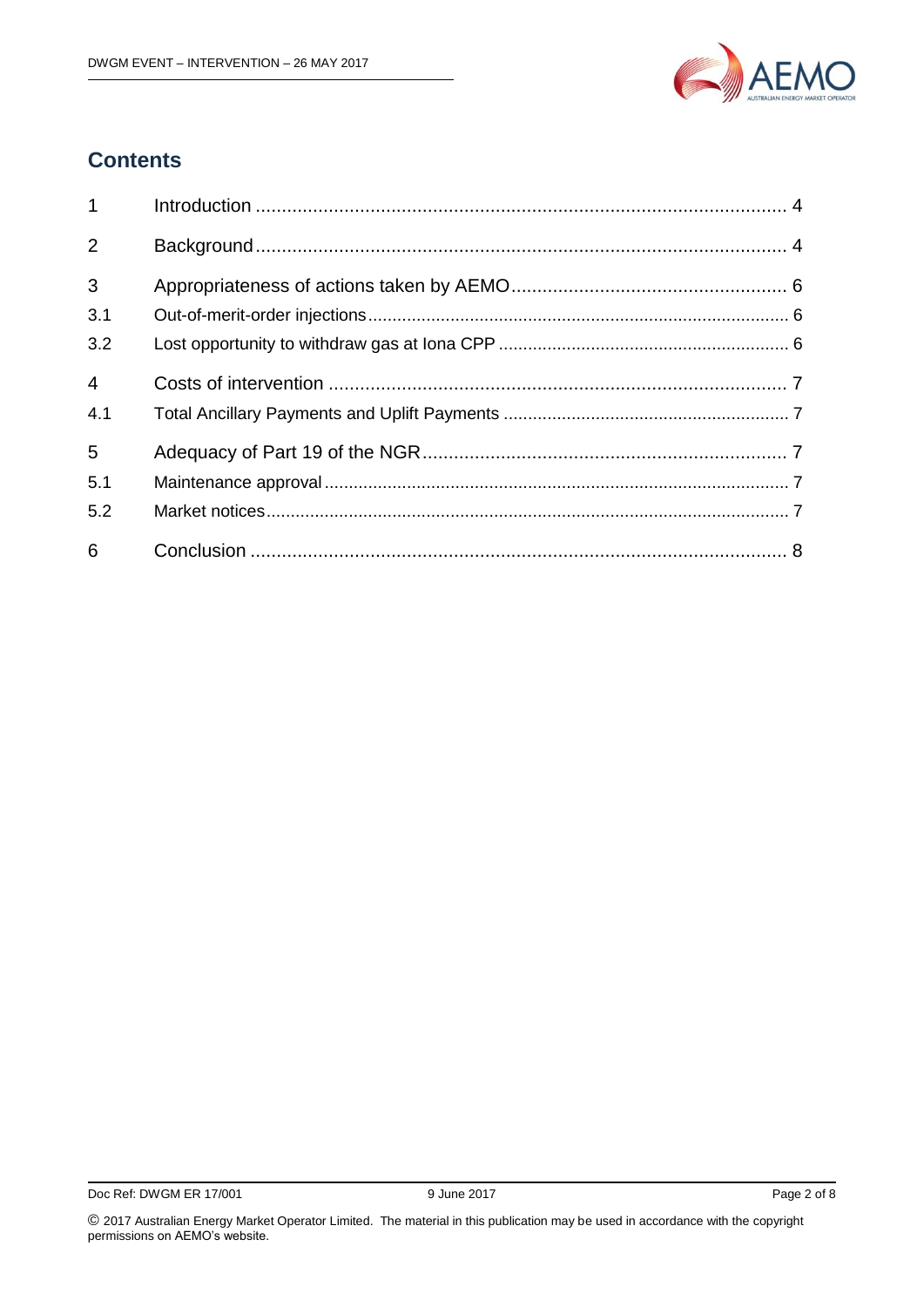

## IMPORTANT NOTICE

#### **Purpose**

AEMO has prepared this report pursuant to rule 351 of the National Gas Rules using information available as at 30 May 2017, unless otherwise specified.

#### **Disclaimer**

AEMO has made every effort to ensure the quality of the information in this report but cannot guarantee its accuracy or completeness. Any views expressed in this report are those of AEMO unless otherwise stated, and may be based on information given to AEMO by other persons.

Accordingly, to the maximum extent permitted by law, AEMO and its officers, employees and consultants involved in the preparation of this report:

- make no representation or warranty, express or implied, as to the currency, accuracy, reliability or completeness of the information in this report; and
- are not liable (whether by reason of negligence or otherwise) for any statements or representations in this report, or any omissions from it, or for any use or reliance on the information in it.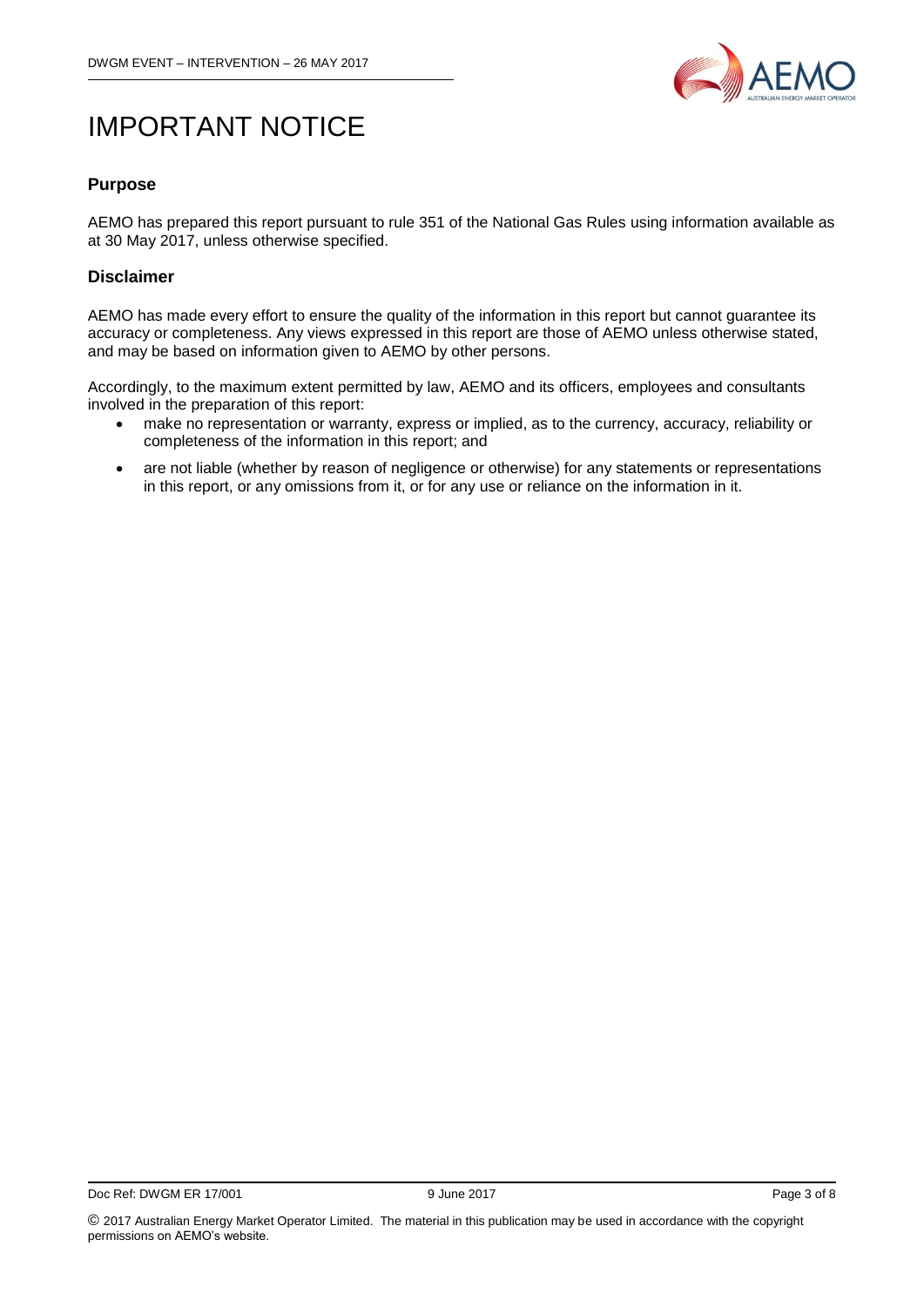

## <span id="page-3-0"></span>**1 Introduction**

The Australian Energy Market Operator (AEMO) declared a threat to system security in the Victorian Declared Wholesale Gas Market (DWGM) for gas day 26 May 2017 during a planned outage of the Brooklyn Compressor Station.

Clause 351(1)(b) of the National Gas Rules (NGR) requires that AEMO investigate and prepare a report following an event which is or may be a threat to system security. Clause 351 also requires that AEMO assess and advise on:

- the adequacy of the provisions of the NGR relevant to the event or events;
- the appropriateness of actions taken by AEMO in relation to the event or events; and
- the costs incurred by AEMO and Registered participants as a consequence of responding to the event or events.

This report addresses each of these requirements and is published in accordance with clause 351(2) of the NGR.

## <span id="page-3-1"></span>**2 Background**

In April 2017, APA GasNet advised that it would undertake total outages of the Brooklyn Compressor Station (BCS) on two days for approximately eight hours between 8am and 4pm on each day before the end of May. These outages are for the purpose of conducting annual maintenance, which is required to ensure the BCS is in a reliable state before winter every year.

The BCS is primarily used to:

- support gas exports into Iona underground gas storage at Port Campbell (Iona UGS);
- assist in balancing system linepack for efficient operations;
- support system demand in the Brooklyn to Lara Pipeline (BLP), South West Pipeline (SWP) and the Western Transmission System (WTS);
- support gas powered generation at Laverton; and
- maintain pressures above operating limits in the Brooklyn-Corio Pipeline and the Brooklyn-Ballan Pipeline on high demand days.

When the BCS is unavailable, net injections at the Iona close proximity points (Iona CPP) are required to meet demand that is supplied from the BLP, SWP and WTS. The minimum injections required on any given gas day is variable depending on system demand, this relationship is shown in Figure 1.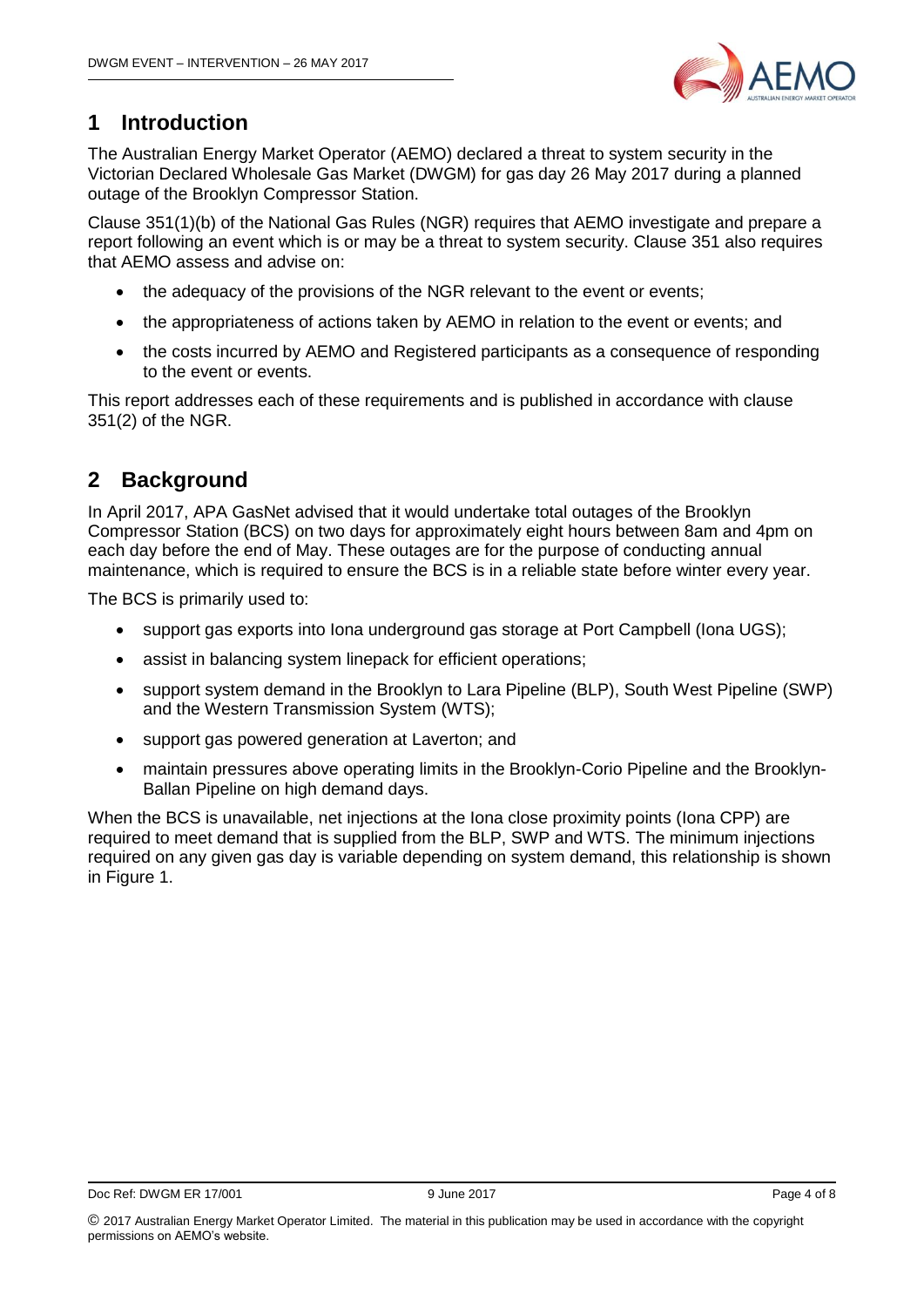



*Figure 1: Minimum Port Campbell net injections required to meet system demand on the SWP*

On 5 May 2017, AEMO issued a market notice advising participants of:

- two total outages of the BCS to allow annual maintenance to be conducted, one of these outages scheduled for 17 May between 8am and 4pm, and the second outage scheduled for 24 May between 8am and 4pm;
- the net injection requirements at the Iona CPP for supplying demand on the BLP, SWP and WTS, including a scheduling process whereby AEMO would:
	- $\circ$  allow bids for controllable withdrawal quantities to be scheduled on the condition that there are sufficient physical injections at the Iona CPP to support the withdrawals and system demand on the BLP, SWP and WTS; and
	- o restrict bids for controllable withdrawal quantities to be scheduled prior to calling on outof-merit-order injections (above market price bids) to avert the threat to system security, if insufficient net injections are likely to be scheduled; and
- the potential for AEMO to declare a threat to system security and subsequently schedule out-of-merit-order injections if pressures within the system were forecast to fall below minimum operating limits.

On 16 May 2017, AEMO held an industry conference to inform participants of the:

- scope of BCS work and operational impact on the DTS;
- DWGM scheduling process to be applied during this outage; and
- market notices that AEMO would issue, and the intent of these notices.

During the  $17<sup>th</sup>$  May outage, there were sufficient injections scheduled at Iona CPP to meet the demand that is supplied from the BLP, SWP and WTS, as such there was no threat to system security.

The second outage was rescheduled from 24 May to 26 May with a revised outage time of between 8am and 6pm. Market Participants were notified by AEMO on 23 May of the outage reschedule.

```
Doc Ref: DWGM ER 17/001 error and the state of 9 June 2017 error and the state of 8 Page 5 of 8
```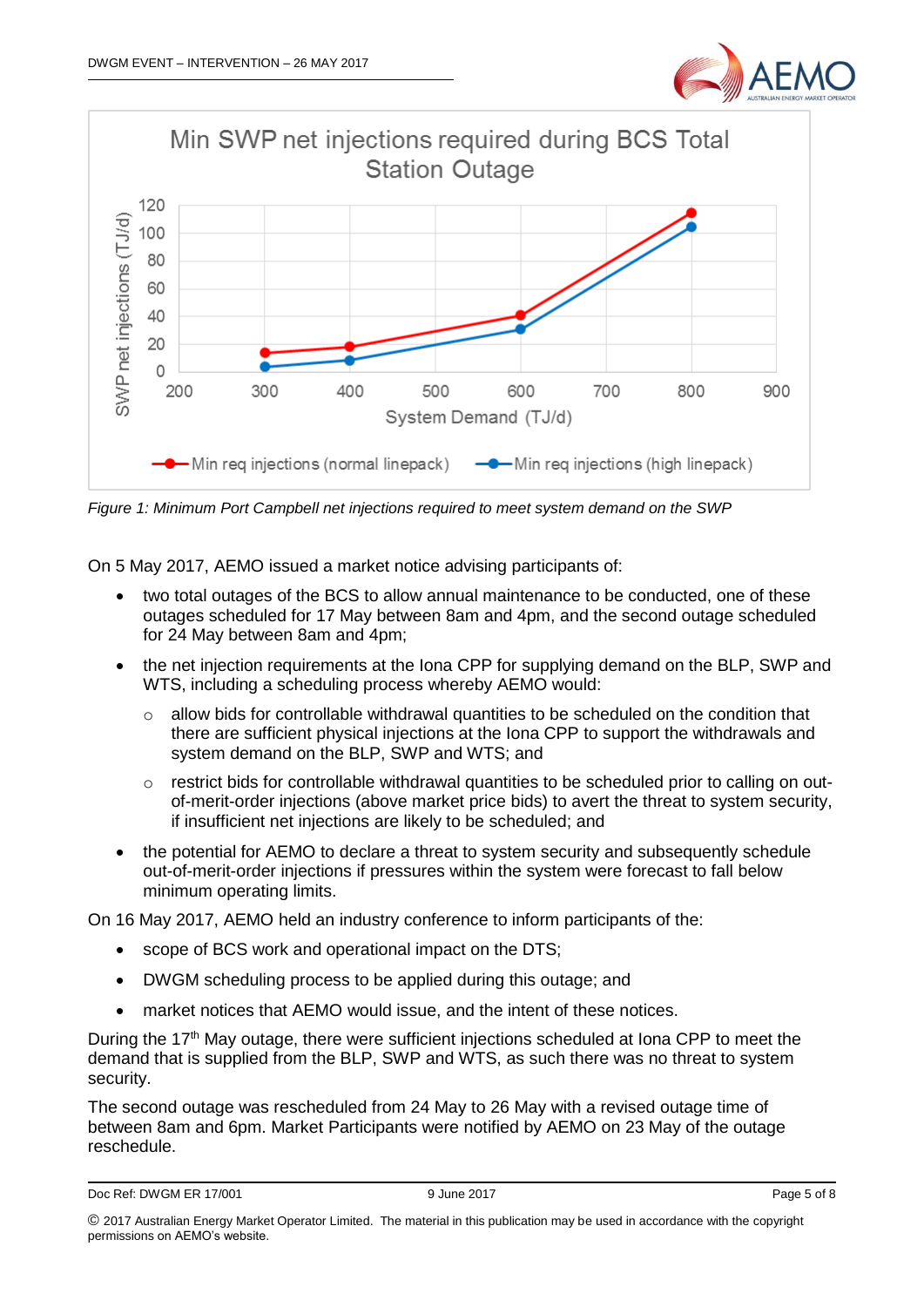

At 10:45PM on 25 May, AEMO issued a notice seeking a market response to a threat to system security for gas day 26 May.

A threat to system security was declared at 5:20AM on 26 May as there were insufficient injections scheduled at Iona CPP to meet the forecast demand in the region, and AEMO's operational response was required which resulted in some out-of-merit-order injections.

### <span id="page-5-0"></span>**3 Appropriateness of actions taken by AEMO**

AEMO's objectives during this event were to:

- Operate in accordance with the NGR and the Wholesale Market Procedures,
- Limit the risk of involuntary curtailment to customers,
- Alleviate the threat to system security and return the DTS to normal operating conditions.

#### <span id="page-5-1"></span>**3.1 Out-of-merit-order injections**

In response to the threat to system security on 26 May, AEMO scheduled the minimum required net injection at the Iona CPP, which included some out-of-merit-order injections (above market price bids) at Iona CPP. This was consistent with the approach outlined in the market notices issued to participants.

The table below lists AEMO's demand forecasts, the minimum required net injections and out-ofmerit-order injections at the Iona CPP in the operating schedules for 26 May.

| 26-May-2017                                          | 6AM<br>Schedule | 10AM<br>Schedule | 2PM<br>Schedule | 6PM<br>Schedule | 10PM<br>Schedule |
|------------------------------------------------------|-----------------|------------------|-----------------|-----------------|------------------|
| AEMO's demand forecast (TJ/d)                        | 705.5           | 683.9            | 682.9           | N/A             | N/A              |
| Minimum required net injection at<br>Iona CPP (TJ/d) | 80.0            | 70.0             | 70.0            | N/A             | N/A              |
| Out-of-merit-order injection at lona<br>CPP (TJ/d)   | 41.3            | 22.9             | 10.7            | N/A             | N/A              |

The changes in the out-of-merit-order injection quantities between scheduling horizons were mainly due to intra-day re-bidding, which resulted in changes to the market price and therefore controllable injection quantities in the pricing schedules.

No out-of-merit-order injections were needed for the 6PM and 10PM schedules, as the maintenance had concluded and BCS was restored to normal operations at 4.46 PM.

#### <span id="page-5-2"></span>**3.2 Lost opportunity to withdraw gas at Iona CPP**

To schedule the required net injections at Iona CPP on 26 May, AEMO reduced the scheduled controllable withdrawal quantities at the Iona CPP to 0 GJ/hr at the 6AM, 10AM and 2PM schedules. This was consistent with the approach outlined in the market notices issued to participants.

The table below lists the de-scheduled controllable withdrawal quantities (in GJ) at the Iona CPP in the operating schedules for the gas day 26 May 2017.

| Gas Day     | <b>6AM Schedule</b> | 10AM Schedule | 2PM Schedule | <b>6PM Schedule</b> | 10PM Schedule |
|-------------|---------------------|---------------|--------------|---------------------|---------------|
| 26-May-2017 | 9,912               | 9.076         | 8,240        | N/A                 | N/A           |

The changes in controllable withdrawal quantities between scheduling horizons were mainly due to intra-day re-bidding, which resulted in changes to the market price and therefore controllable withdrawal quantities in the pricing schedules.

```
Doc Ref: DWGM ER 17/001 error and the state of 8 gas and 9 June 2017 error and the state of 8 gas and Page 6 of 8
```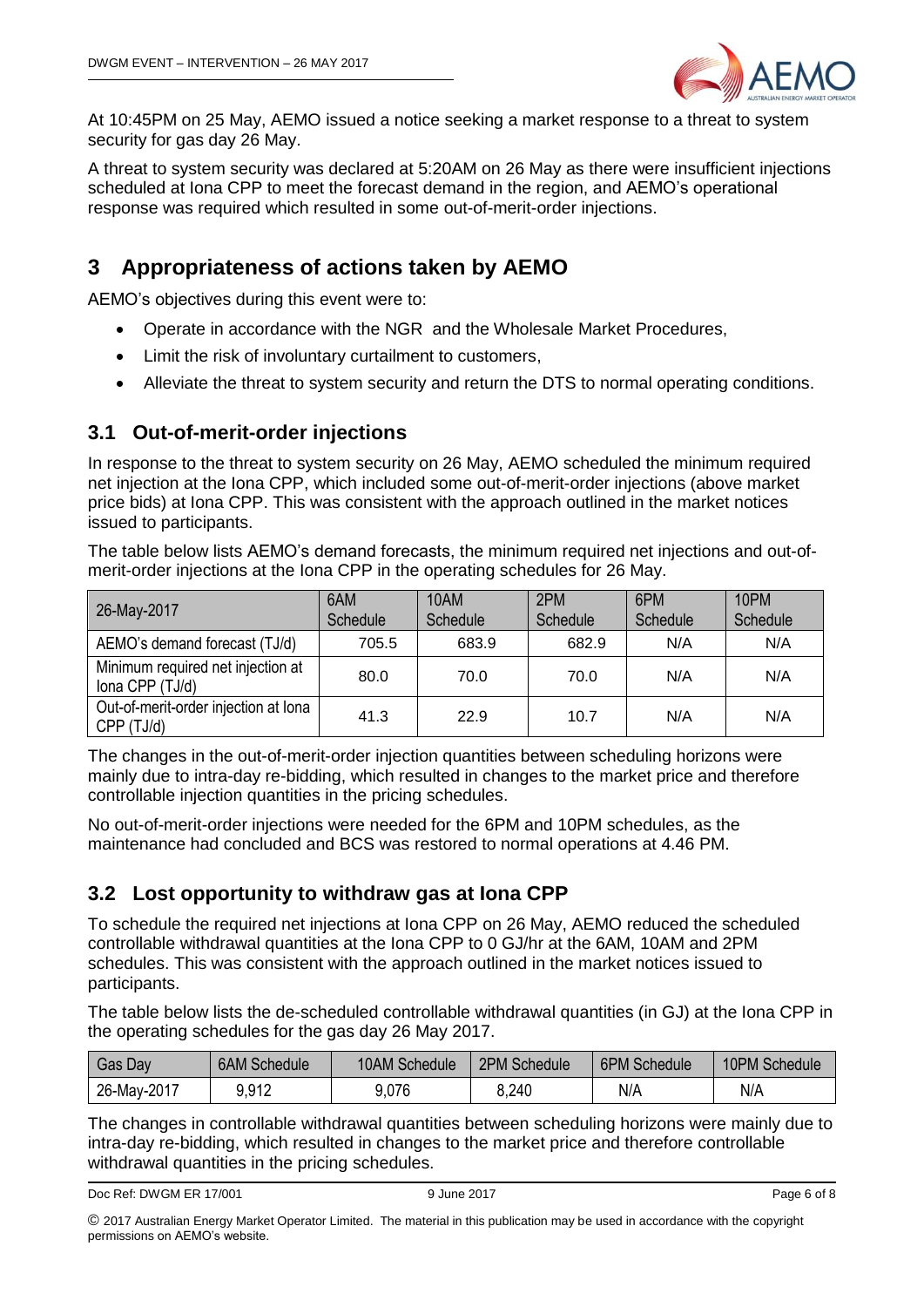

## <span id="page-6-0"></span>**4 Costs of intervention**

#### <span id="page-6-1"></span>**4.1 Total Ancillary Payments and Uplift Payments**

The market impact resulting from the threats to system security are in the form of additional Ancillary Payments (AP) and corresponding Uplift Payments (UP).

The table below lists these payments by type for 26 May 2017.

| Gas Day     | <b>Ancillary Payments</b>  | <b>Congestion Uplift</b> | <b>Surprise Uplift</b> | <b>Common Uplift</b> |
|-------------|----------------------------|--------------------------|------------------------|----------------------|
|             | $\left( \text{\$} \right)$ | Payments (\$)            | Payments (\$)          | Payments (\$)        |
| 26-May-2017 | \$24,331.31                | \$24,141.27              | \$190.03               |                      |

The results can be summarised as follows:

- Uplift payments were categorised as approximately 99% congestion uplift, 1% surprise uplift, and 0% common uplift. The categories are applied as follows:
	- $\circ$  Congestion uplift is allocated to Market Participants when their daily profiled demand forecasts and scheduled controllable withdrawal quantities exceed their AMIQ (profiled uplift hedge);
	- $\circ$  Surprise uplift is allocated to Market Participants who were deemed to have worsened the constraint at reschedules. For example, this can occur when participants under-inject or over-withdraw in the preceding schedule (for positive APs);
	- o Common uplift is any remaining uplift that cannot be allocated as congestion or surprise uplift, and is applied across Market Participants in proportion to their actual withdrawal quantities over a gas day.

## <span id="page-6-2"></span>**5 Adequacy of Part 19 of the NGR**

In respect of this event, AEMO has assessed the application and adequacy of NGR provisions relating to maintenance approval, market notices, and this intervention report.

#### <span id="page-6-3"></span>**5.1 Maintenance approval**

NGR 326(1) requires that AEMO coordinate maintenance to ensure that system security is not threatened, while NGR 326(4) requires AEMO and service providers to cooperate to minimise any threat to system security that would likely result from proposed maintenance.

In this case, AEMO determined that completing this maintenance, would result in a potential threat to system security which could not be resolved through coordination. In addition, the proposed maintenance approach would minimise the threat compared with other maintenance options, or deferring maintenance (given that the existing station isolation valves failed to meet critical safety requirements).

*AEMO finds that these NGR provisions were applied correctly in this case, though NGR 326(1) could be better clarified to acknowledge that coordination may not be sufficient to remove all threats to system security associated with planned maintenance activities.* 

#### <span id="page-6-4"></span>**5.2 Market notices**

NGR 341(1) requires that when AEMO identifies a potential threat to system security, it must notify registered participants as soon as practicable – including details of the nature and location of potential threat, and AEMO's estimate about whether intervention will be required.